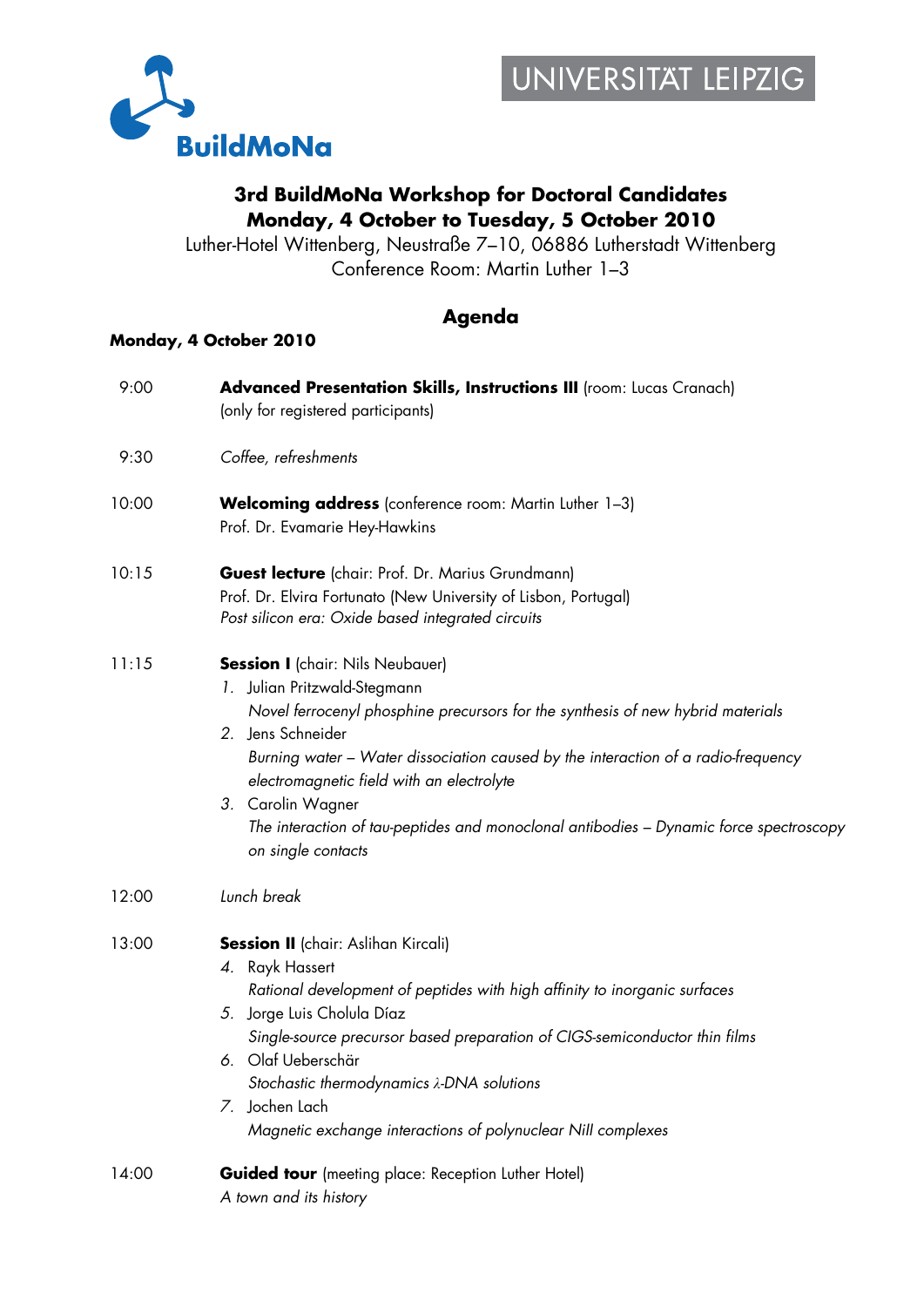## UNIVERSITAT LEIPZIG



| 15:30 | Coffee break, refreshments                                                                                                                                                                                                                                                                                                                                                  |
|-------|-----------------------------------------------------------------------------------------------------------------------------------------------------------------------------------------------------------------------------------------------------------------------------------------------------------------------------------------------------------------------------|
| 16:00 | Session III (chair: Jorge Luis Cholula Díaz)<br>8. David Kenechukwu Nnetu<br>Actin and microtubule networks contribute differently to cell response for small<br>and large strains<br>9. Anika Gladytz<br>Molecular dynamics simulations of the catalytic domain of humane phenylalanine<br>hydroxylase<br>10. Max Steinhagen<br>Protein immobilization via click chemistry |
| 16:45 | Coffee break, refreshments                                                                                                                                                                                                                                                                                                                                                  |
| 17:15 | <b>Session IV</b> (chair: Alexander Lajn)<br>11. Erik Thelander<br>Pulsed picosecond laser deposition of lanthanum aluminate<br>12. Tobias Kießling<br>The response of living cells to external mechanical load<br>13. Julia Haushälter<br>Phosphine baskets as molecular nanosized reactors in homogeneous catalysis                                                       |
| 18:00 | <b>Advanced Presentation Skills</b> (room: Lucas Cranach)<br>(only for registered participants)                                                                                                                                                                                                                                                                             |
| 20:00 | <b>Dinner</b>                                                                                                                                                                                                                                                                                                                                                               |
|       | Tuesday, 5 October 2010                                                                                                                                                                                                                                                                                                                                                     |
| 9:00  | Meeting of the Principal Investigators of BuildMoNa<br>(conference room: Martin Luther 1-3)                                                                                                                                                                                                                                                                                 |
| 11:00 | Coffee break, refreshments                                                                                                                                                                                                                                                                                                                                                  |
|       |                                                                                                                                                                                                                                                                                                                                                                             |

- 11:30 **Session V** (chair: René Frank) *1.* Michael Jurkutat *NMR investigation of n-doped high-T<sub>c</sub> superconductors 2.* Souvik Pandey *Ferrocenyl-containing phosphorus-based chiral polymers 3.* Melanie Knorr *Stochastic lamellipodium dynamics 4.* Martin Lange
	- *ZnO-based nanowire heterostructures*